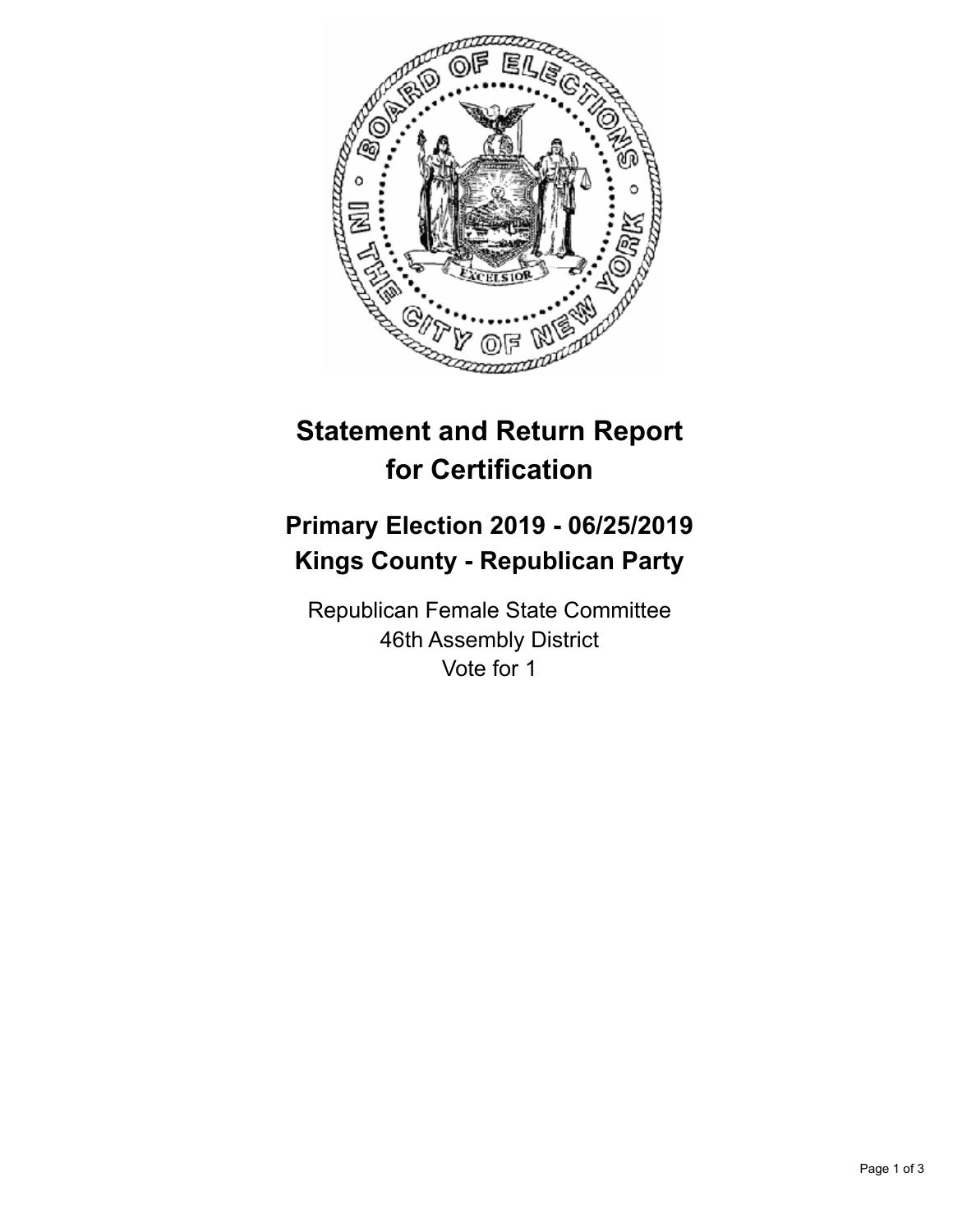

## **Assembly District 46**

| PUBLIC COUNTER                                           | 1,217 |
|----------------------------------------------------------|-------|
| <b>MANUALLY COUNTED EMERGENCY</b>                        | 0     |
| ABSENTEE / MILITARY                                      | 95    |
| AFFIDAVIT                                                | 5     |
| <b>Total Ballots</b>                                     | 1,317 |
| Less - Inapplicable Federal/Special Presidential Ballots | 0     |
| <b>Total Applicable Ballots</b>                          | 1,317 |
| <b>KERRI MCCARTHY</b>                                    | 575   |
| LUCRETIA REGINA-POTTER                                   | 436   |
| <b>VIKTORIA GRINBLAT</b>                                 | 212   |
| ELLYANA DRAKE (WRITE-IN)                                 |       |
| MEI DAU WANG (WRITE-IN)                                  |       |
| MELANIA TRUMP (WRITE-IN)                                 |       |
| UNATTRIBUTABLE WRITE-IN (WRITE-IN)                       | 1     |
| <b>Total Votes</b>                                       | 1,227 |
| Unrecorded                                               | 90    |